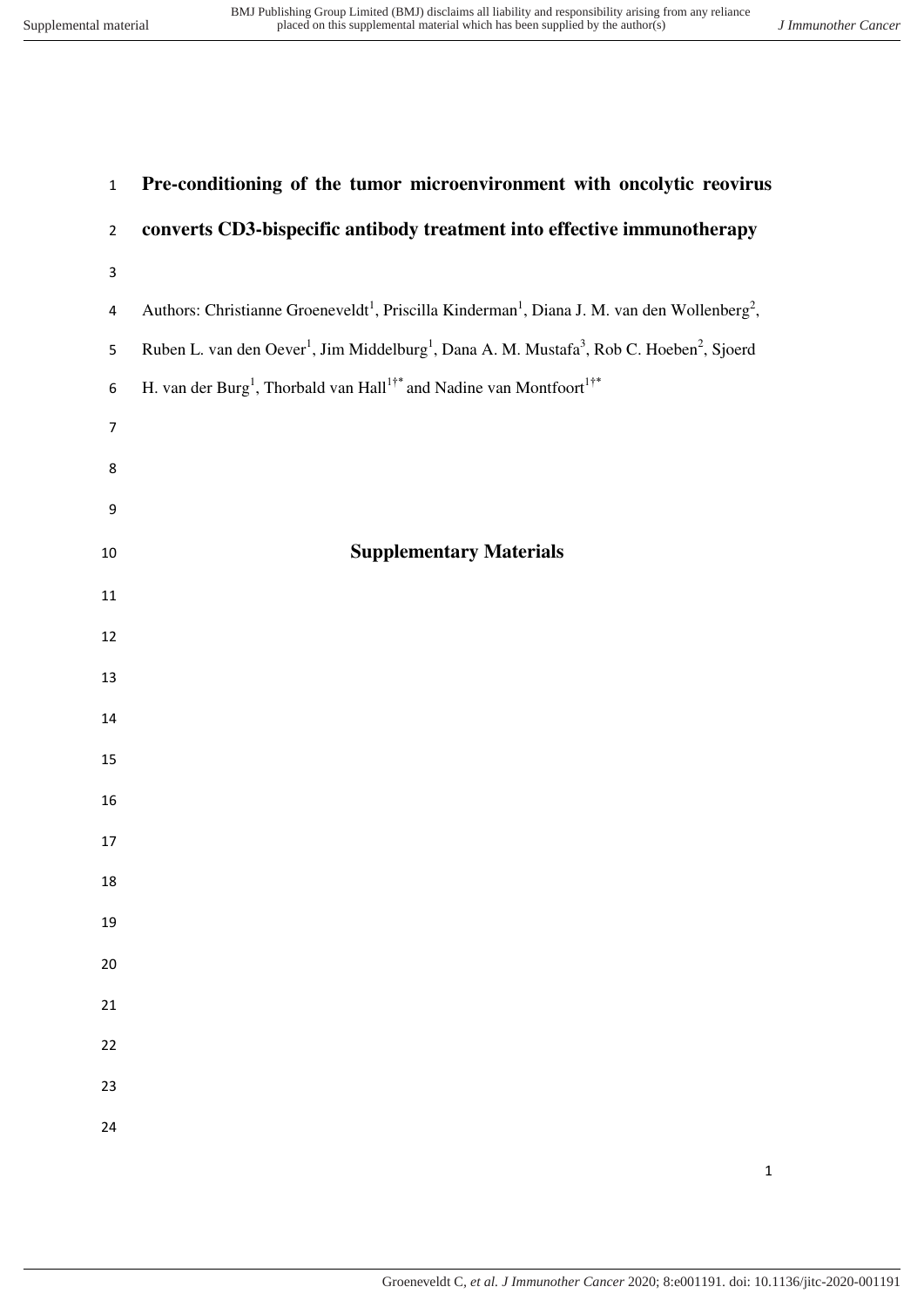## **Supplementary Methods**

- **Figure S1.** CD3xTRP1 bispecific antibody (BsAb) treatment is not effective in a therapeutic
- setting in the KPC3.TRP1 model.
- **Figure S2.** Transcriptomic changes after treatment with replication-competent reovirus.
- **Figure S3.** Gating strategy for flow cytometric analyses of the lymphoid and myeloid cell
- compartment in the tumor after reovirus treatment.
- **Figure S4.** Extended analysis of changes in immune cell composition in the tumor 5 days
- after reovirus treatment.
- **Figure S5.** Strategies to prevent immune escape after combined reovirus and CD3xTRP1
- bsAb combination treatment.
- **Figure S6.** Analysis of mechanisms underlying escape to reovirus and CD3xTRP1 bsAb combination treatment.
- **Figure S7.** Characterization of reovirus and CD3xTRP1 bispecific antibody efficacy in B16.F10.
- **Table S1.** List of antibodies used for flow cytometric analysis.
- **Table S2.** List of primers used for RT-qPCR analysis.
- 
- 
- 
-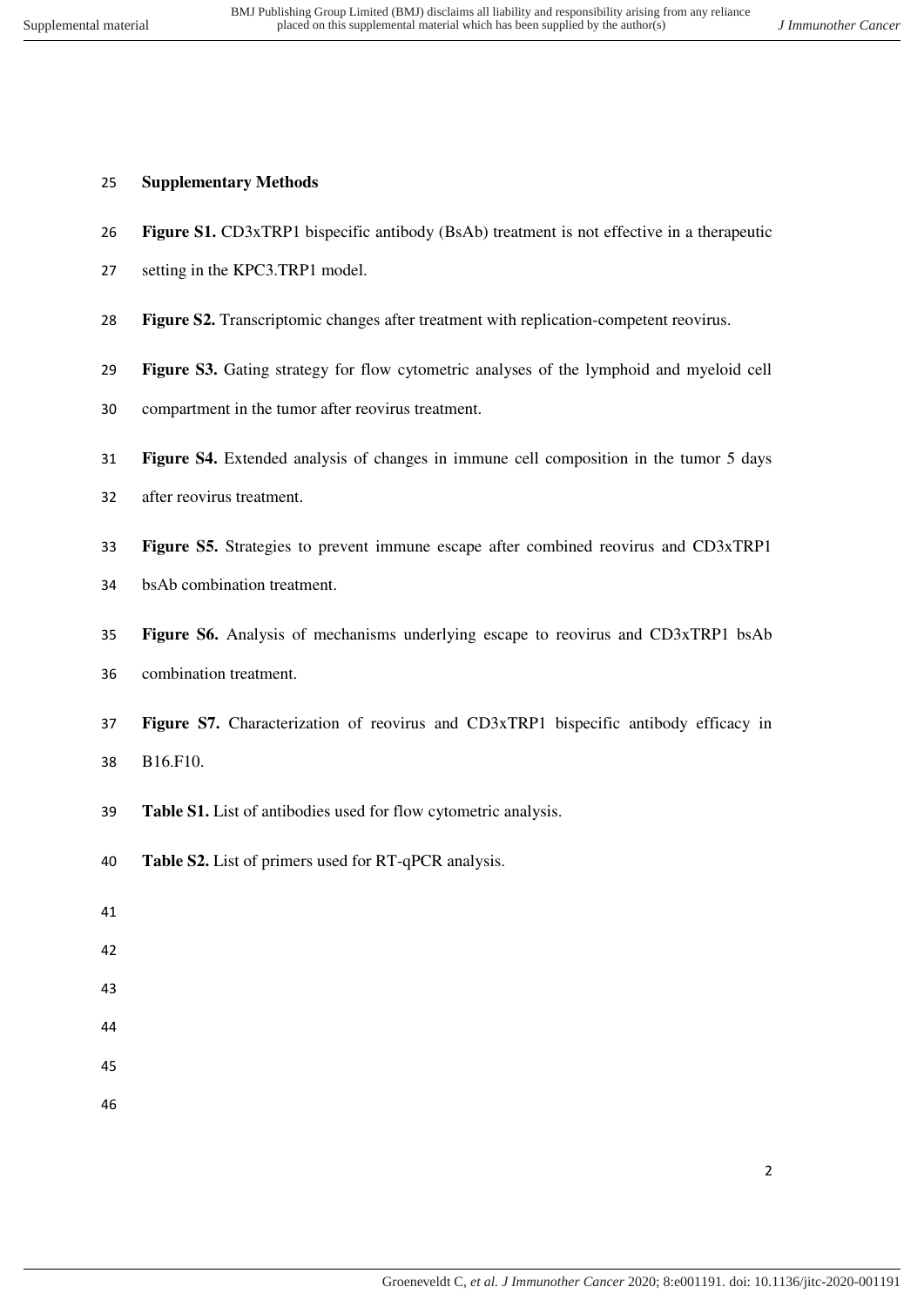#### **Supplementary Methods**

*Cell culture* 

49 All cells were cultured at 37 °C in a humidified atmosphere containing 5%  $CO_2$  in Iscove's Modified Dulbecco's medium (IMDM; Invitrogen) supplemented with 8% fetal calf serum (FCS; Bodinco, Alkmaar, The Netherlands), 2mM L-glutamine (Gibco), 100 µg/mL 52 penicillin and 100  $\mu$ g/mL streptomycin (Gibco). The tumor cell line TC-1 was additionally 53 cultured in the presence of 400  $\mu$ g/ml Geneticin (G418; Life Technologies), 1% nonessential amino acids (Life Technologies), and 1 mM sodium pyruvate (Life Technologies). Cell lines were assured to be free of *Mycoplasma* by regular PCR analysis. Authentication of the cell lines was done by Short Tandem Repeat (STR) profiling (IDEXX BioAnalytics, Ludwigsburg, Germany) and cells of low passage number were used for all experiments.

## *In vivo αPD-L1 treatment*

# Mice were treated on indicated days with intraperitoneal injections of 200 µg PD-L1- blocking antibody (clone 10F.9G2; GoInVivo™ Purified anti-mouse CD274 Antibody; BioLegend).

## *CsCl purification of reovirus stock*

 For purification, a freeze-thaw lysate containing reovirus particles was incubated with 0,1% Triton (Sigma-Aldrich, Zwijndrecht, the Netherlands) and 25 units/ml Benzonase (Santa Cruz, Bio-Connect B.V. Huissen, the Netherlands) for 15 min on ice followed by 15 min at 68 37 °C. After two extractions with Halotec CL10 (FenS B.V. Goes, the Netherlands) to remove cellular debris, the cleared lysate was loaded onto a discontinuous CsCl gradient 70 (1.45 and 1.2  $g/cm<sup>3</sup>$  in phosphate-buffered saline (PBS)). After centrifugation in a SW28 71 rotor (Beckman Coulter, Woerden, the Netherlands) at 69000  $\times$  g for 14 hours at 4 °C, the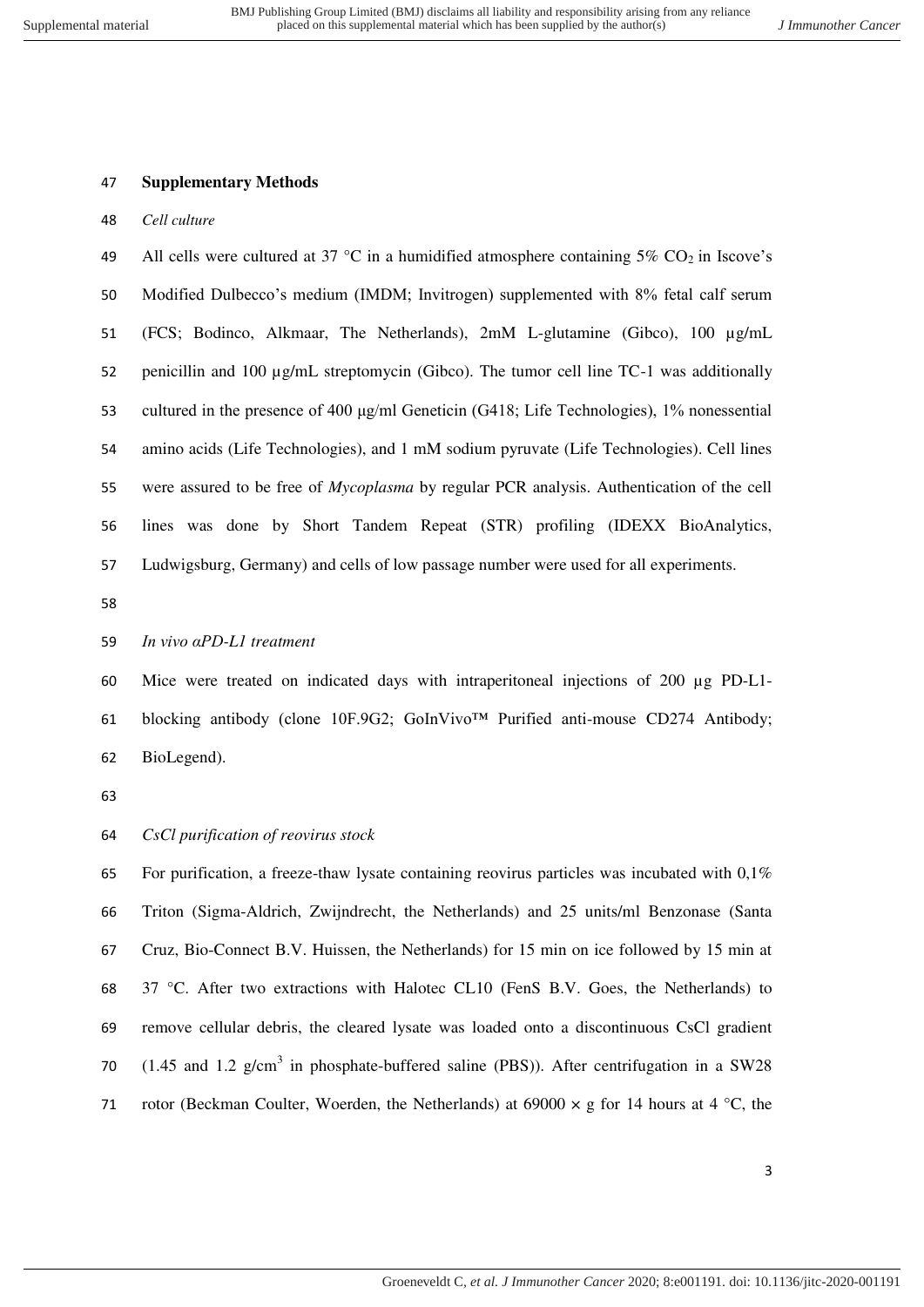lower band containing the infectious particles was harvested and desalted in an Amicon Ultra 100K device according to the manufacturer's protocol (Millipore, Merck Chemicals BV, Amsterdam, the Netherlands). The CsCl-purified reoviruses were recovered in reovirus 75 storage buffer (RSB: 10mM Tris-HCl; pH 7.5, 150mM NaCl, 10mM  $MgCl_2 \cdot 6$  H2O), 76 aliquoted and stored at  $4^{\circ}$ C until use.

## *In vitro viability assays*

 The oncolytic capacity of reovirus was assessed using a colorimetric assay to determine metabolic activity. In short, KPC3 and B16.F10 cells were seeded in a concentration of 5000 (KPC3) and 2500 (B16.F10) cells/well and left to attach overnight. The next day, cells were infected with designated MOIs of reovirus. Cell viability was assessed after 48 hours using 83 the CellTiter 96<sup>®</sup> AQ<sub>ueous</sub> One Solution Cell Proliferation Assay (Promega). 20 µL/well of CellTiter 96® AQueous One Solution Reagent was added for two hours. The ability of CD3xTRP1 bsAbs to induce specific killing was assessed using a colorimetric method for quantifying cellular cytotoxicity. In short, KPC3, KPC3.TRP1 and B16.F10 cells were irradiated at 6000 RAD and plated at a concentration of 30.000 cells/well. Splenocytes were isolated from a naïve C57BL/6J mice and B cells were removed by passaging through nylon wool before use. Splenocytes were added in an E/T ratio of 5:1 and then CD3xTRP1 or 90 CD3xFluorescein bsAbs (CD3xcntrl) were added in a concentration of 1 µg/mL. 48 hours 91 after incubation, 20 µL of Triton-X100 was added to wells containing tumor cells alone to serve as a positive control. 50 µL of supernatant was harvested of all conditions and 93 incubated for 30 minutes with 50  $\mu$ L of lactate dehydrogenase reaction mix (Pierce LDH Cytotoxicity Assay Kit, ThermoFisher Scientific). Absorbance was measured at 490 using a SpectraMax iD3 multi-mode plate reader (Molecular Devices). Viability was normalized to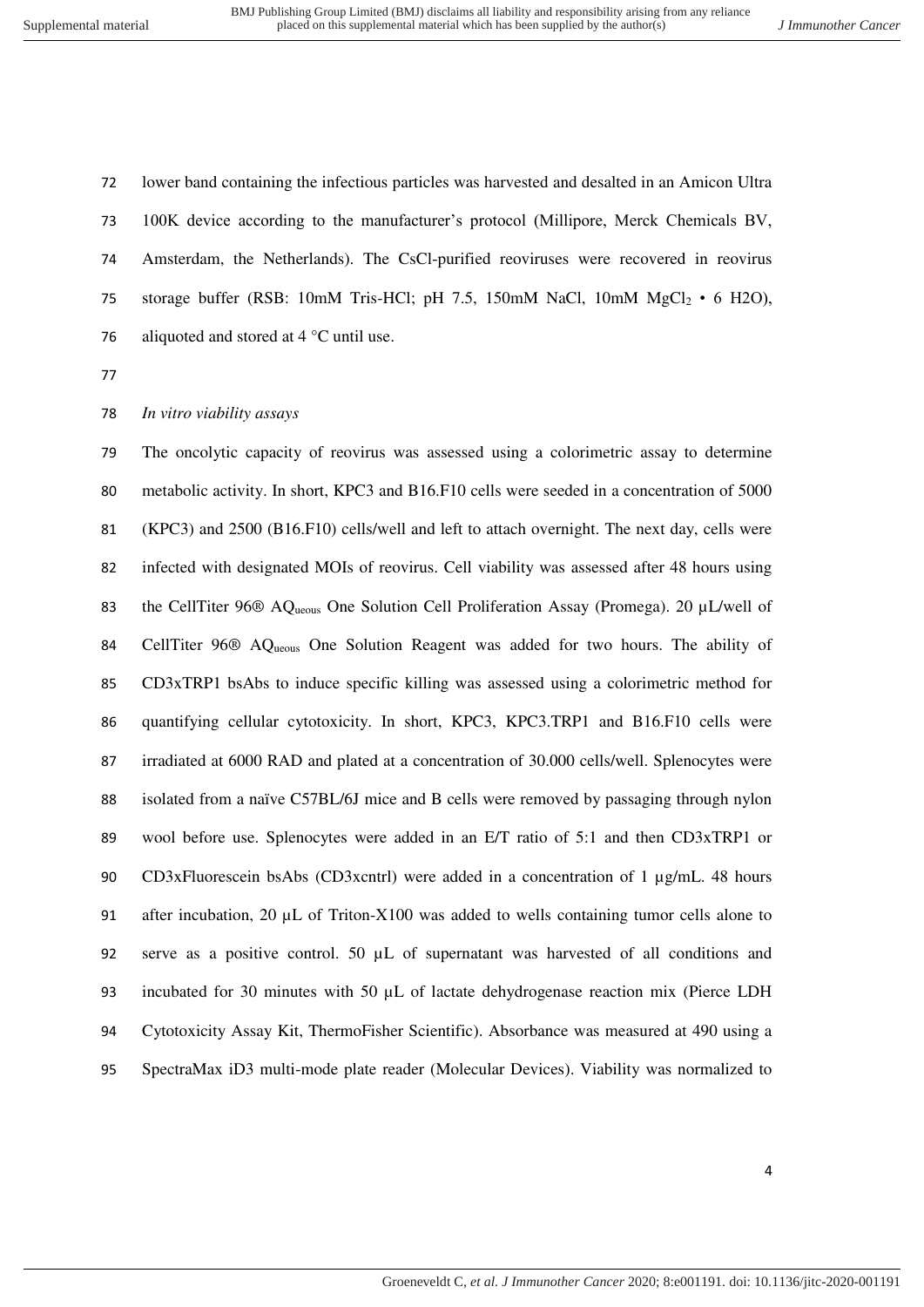the viability of non-infected conditions, and % of cytotoxicity was calculated using the positive control as 100 % cytotoxicity. All conditions were performed in triplicate.

*Cell preparation and flow cytometry* 

 Tumors were minced in small pieces and additionally incubated with Liberase TL (Roche) 101 for 15 minutes at 37 °C. The reaction was stopped by the addition of medium and the mixture was gently dissociated into a single-cell suspension over a cell strainer. Single-suspensions of splenocytes were resuspended in lysis buffer to remove all red blood cells before use. Cells were incubated with Zombie AquaTM Fixable Viability Dye (Biolegend) in PBS at room temperature followed by incubation with 2.4G2 FcR blocking antibodies (clone 2.4G2; BD Biosciences) in FACS buffer (PBS, 0.5% BSA and 1% NaAz) before surface marker staining **(Table S1)**. If applicable, cells were fixed and stained for transcription factors and nuclear proteins using the Foxp3 / Transcription Factor Staining Buffer Set (eBiosciences) according to manufacturers' instructions. TRP1 expression on KPC3.TRP1 tumor cells was measured using the αTRP1 primary antibody (clone: TA99) followed by a secondary Alexa Fluor 647- labeled anti-mouse IgG (BioLegend). HER2 expression on BT474 tumor cells was measured using the anti-erbB-2 (Her-2/neu) primary antibody (clone: 4D5-8) followed by a secondary 113 PE-labeled anti-rabbit IgG (BioLegend). The frequency of sigma  $3^+$  cells was determined as a method of quantifying the infection efficiency of reovirus. Cells were harvested 48 hours after infection and fixed with Fixation Buffer (BioLegend) according to the manufacturer's instructions. Afterward, cells were washed with Permeabilization Wash Buffer (BioLegend) and stained with 4F2 hybridoma supernatant (dilution 1:500), recognizing the sigma 3 protein of reovirus T3D (Developmental Studies Hybridoma Bank) followed by a secondary Alexa Fluor 647-labeled anti-mouse IgG (BioLegend). After completion of staining protocols, 120 samples were fixed in 1% paraformaldehyde and acquired using a BD LSRFortessa<sup>TM</sup> X20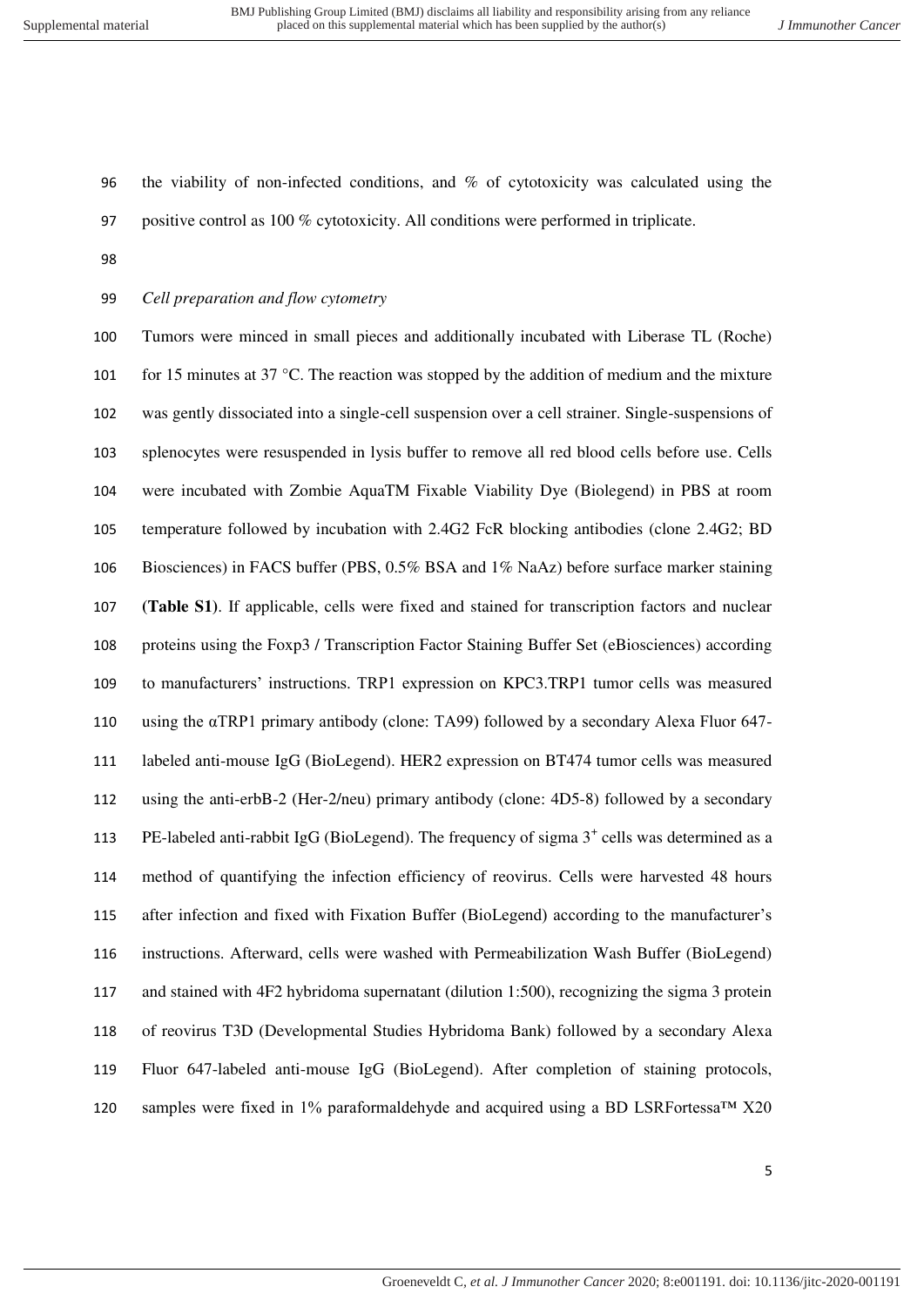$\text{FlowJo}^{\text{TM}}$  Software Version 10 (Becton, Dickinson and Company). *Ex vivo analysis of TIL specificity*  To determine the specificity of T cells in the tumor and spleen, KPC3-bearing mice were treated with the standard regimen reovirus as described above. Single-cell suspensions of individual tumors and spleens, collected at seven days after the last reovirus injection, were co-cultured with irradiated (6000 RAD) target cells. The irrelevant tumor cell line TC-1 was 129 used as a target to facilitate reovirus replication and was previously described.<sup>1</sup> PMA (20) ng/mL) and ionomycin (1 µg/mL) were used as positive control. After 1 hour of co- incubation, BD GolgiPlug™ (BD Biosciences) was added in a 1:1000 dilution. After an additional 5 hours, cells were washed and stained for surface markers. Afterward, cells were fixed, permeabilized, and stained for intracellular markers using the Foxp3/Transcription Factor Staining Buffer Set (eBiosciences) according to manufacturers' instructions. After

cell analyzer (BD Biosciences) within 24 hours. Flow cytometry data was analyzed using

 completion of the staining protocol, samples were fixed, measured, and analyzed as described above.

*RNA isolation* 

 From *in vitro* samples, total RNA was isolated from cell pellets using the NucleoSpin® RNA Kit (Macherey-Nagel™) according to the manufacturer's instructions. For *in vivo* samples, a representative snap-frozen proportion (10-30 mg) of each tumor or organ was disrupted using a stain-less bead and the TissueLyser LT (Qiagen). Total RNA of *in vivo* samples was using the ReliaPrep™ RNA Tissue Miniprep System (Promega) according to manufacturer's protocol. RNA quality and integrity were determined using the Experion™ Automated Electrophoresis System (Bio-Rad).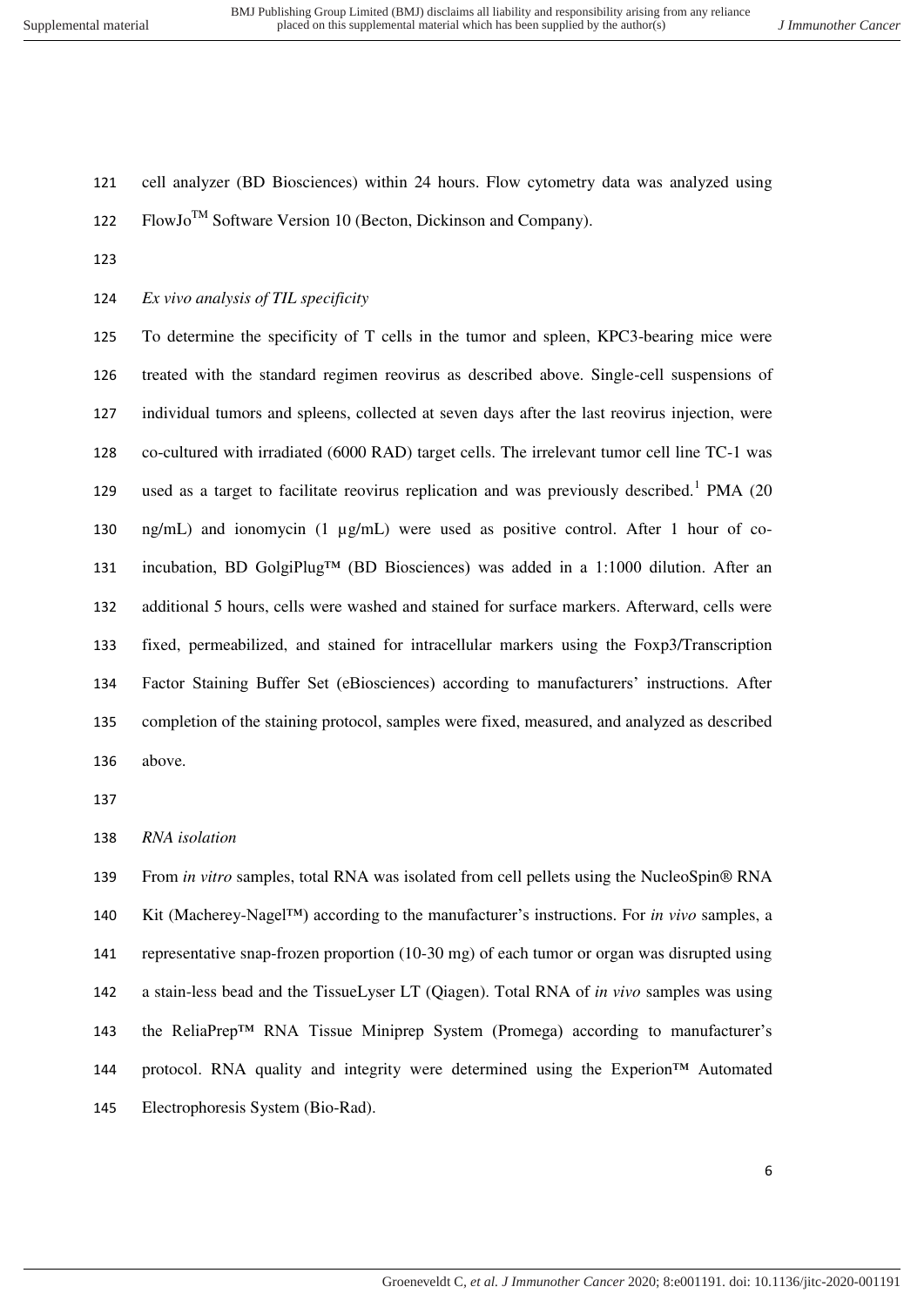*RT-qPCR analysis* 

 For S4 analysis, 150 ng of RNA was used to generate cDNA with primer S4EndR (GATGAATGAAGCCTGTCCCACGTCA) and GoScript™ Reverse Transcriptase (Promega). For assessing the transcription levels of host genes *Ifit-1, Ifit-3, Oas1b, Ddx58, Cxcl10, Ccl5,* and *β2M*, 500 ng of RNA was used to generate cDNA using the High-Capacity 152 RNA-to-cDNA<sup>TM</sup> Kit (ThermoFisher Scientific) according to the manufacturer's protocol. 153 Subsequent qPCR analysis was performed using the Bio-Rad  $iQ^{TM}$  SYBR® Green Supermix (Bio-Rad) and the primer sets are displayed in **(Table S2).** The expression of host genes was normalized to reference genes *Mzt2, Ptp4a2, and Ubc* using the Bio-Rad CFX Manager 3.1 Software (Bio-Rad). All primers were quality controlled by assessing the slope, efficiency, 157 and  $R^2$  value of dilution series using cDNA that was synthesized from murine reference RNA. All samples were measured in technical duplicates or triplicates. The used PCR program consisted of the following steps: (1) 3 min at 95 °C; (2) 40 cycles of 10 s at 96 °C 160 followed by 30 s at 60 °C and plate read; (3) 10 s at 95 °C; (4) Melt curve 65–95 °C with an 161 increment of 0.2 °C every 10 s, and plate read.

*Immunohistochemistry* 

 Formaldehyde-fixed, paraffin-embedded tissue sections were stained for reoviral protein sigma 3 or murine CD3. Formalin-fixed tumor pieces were embedded in paraffin and then sectioned randomly at 5 μm and placed on Superfrost® Plus slides (VWR). Sections were 167 dried overnight at 37 °C and stored at 4 °C until staining. Slides were deparaffinized and endogenous peroxidase was blocked with 0,3% hydrogen peroxidase (VWR) in methanol for 20 minutes. After rehydration, antigen retrieval was performed by boiling slides for 10 minutes in 0,01M sodium citrate (Merck). Non-specific binding was blocked using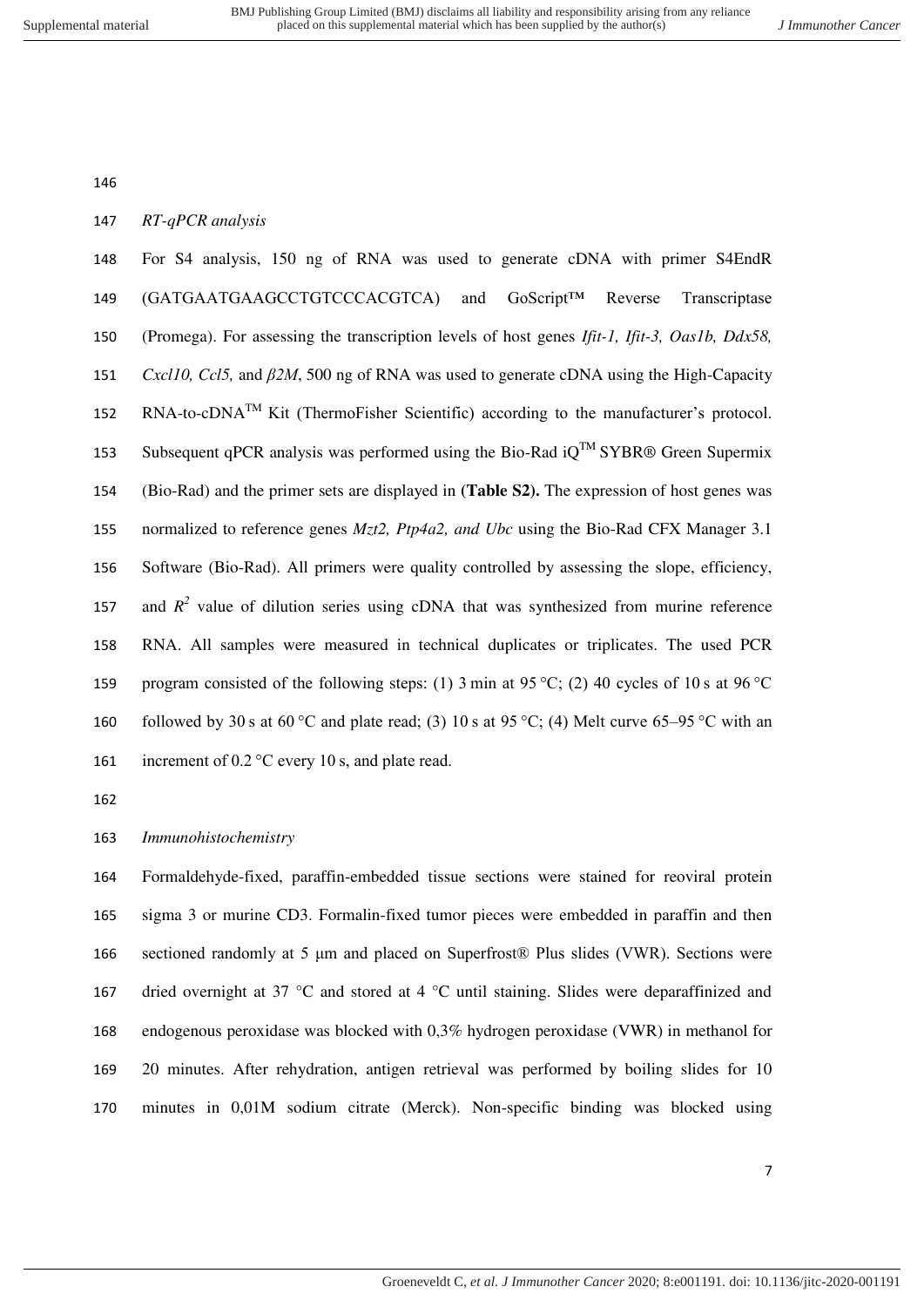| 171 | SuperBlock <sup>TM</sup> (ThermoFisher Scientific) before overnight incubation at 4 $\rm{^{\circ}C}$ with rabbit anti- |
|-----|------------------------------------------------------------------------------------------------------------------------|
| 172 | mouse CD3ε D7A6E <sup>TM</sup> XP® mAb (1:200; Cell Signaling Technology), rat anti-mouse CD8a                         |
| 173 | (clone 4SM15, 1:1600; eBioscience <sup>TM</sup> ) or 4F2 hybridoma supernatant which recognizes the                    |
| 174 | sigma 3 protein of reovirus (1:150; Developmental Studies Hybridoma Bank). Hereafter,                                  |
| 175 | samples were incubated for 30 min at RT with biotinylated goat anti-rabbit, rabbit anti-rat, or                        |
| 176 | goat anti-mouse secondary antibodies (1:200; Agilent), followed by incubation with avidin-                             |
| 177 | biotin complex (VECTASTAIN® Elite® ABC HRP Kit; Vector Laboratories). Peroxidase                                       |
| 178 | activity was detected using the 2-component liquid DAB+ system (Agilent) according to the                              |
| 179 | manufacturer's instructions for 5 min. Slides were counterstained in hematoxylin (Sigma                                |
| 180 | Aldrich), dehydrated, and mounted using Entellan (Sigma Aldrich). Control sections were                                |
| 181 | processed in parallel, but without incubation with primary antibody. No labeling was                                   |
| 182 | observed in the control sections.                                                                                      |

#### **References**

- 185 1. van Montfoort N, Borst L, Korrer MJ, et al. NKG2A Blockade Potentiates CD8 T Cell Immunity<br>186 10028 10028 10028 10028 10028 10028 10028 10028 10028 10028 10028 10028 10028 10028 10028 10028 10028 100 186 Induced by Cancer Vaccines. *Cell* 2018;175(7):1744-55.e15. doi: 10.1016/j.cell.2018.10.028<br>187 [published Online First: 2018/12/07] [published Online First: 2018/12/07]
- 
- 
- 
- 
- 
- 
- 
- 
- 
-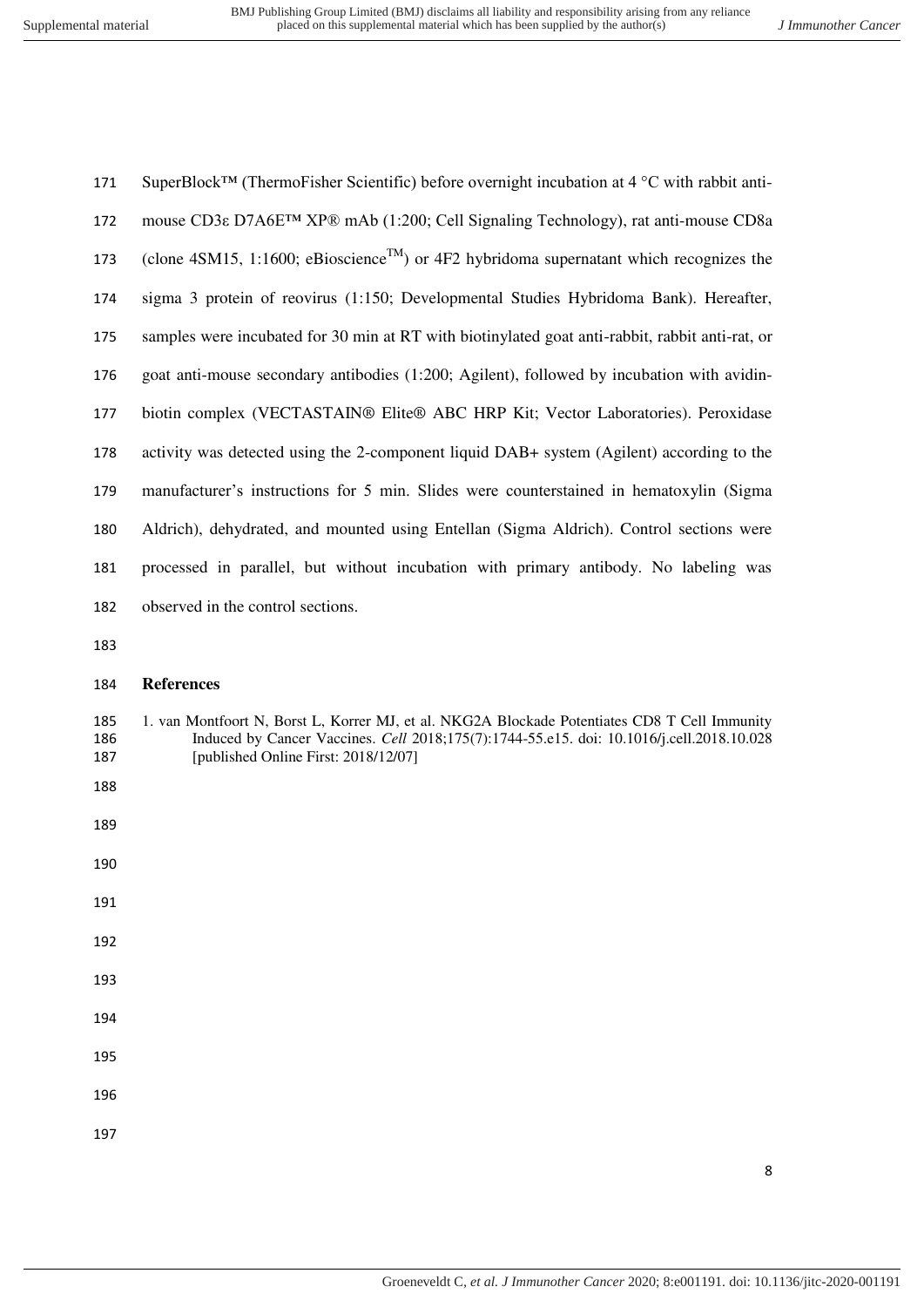- 
- 
- 

## **Supplementary Figure Legends**

 **Figure S1. CD3xTRP1 bsAb treatment is not effective in a therapeutic setting in the KPC3.TRP1 model.** Hematoxylin and eosin (H&E) staining **(A)** or CD3 immunohistochemical staining **(B)** of representative untreated KPC3 tumor at a size of 1000 208 mm<sup>3</sup>. Arrows indicate  $CD3^+$  cells. Scale bar equals 100  $\mu$ m. **C**) *In vivo* treatment schedule. Mice (n=8/group) with established KPC3.TRP1 tumors were treated i.p. with 12.5 μg CD3xTRP1 on indicated days, after which tumor growth was monitored. **D)** Individual tumor growth curves of mice treated with PBS or CD3xTRP1 BsAb. Dashed red vertical lines indicate timing of injection with CD3xTRP1. **E)** Percentages of cytotoxicity of KPC3.TRP1 or KPC3 cells after *in vitro* co-culture with naïve T cells and CD3xTRP1 or CD3xcntrl bsAbs (CD3xFluorescein; bAb0161, Absolute Antibody). Data represents mean ± SEM of triplicates. BsAb, bispecific antibody.

## **Figure S2. Transcriptomic changes after treatment with replication-competent reovirus.**

 **A)** Volcano plots showing the differentially expressed genes analyzed by NanoString at various timepoints after treatment with replication-competent reovirus or day 3 after treatment with UVi, normalized versus PBS (n=3-4/group). Horizontal dashed line indicates FDR p-value of 0.1. **B)** Changes in signature scores on indicated days after reovirus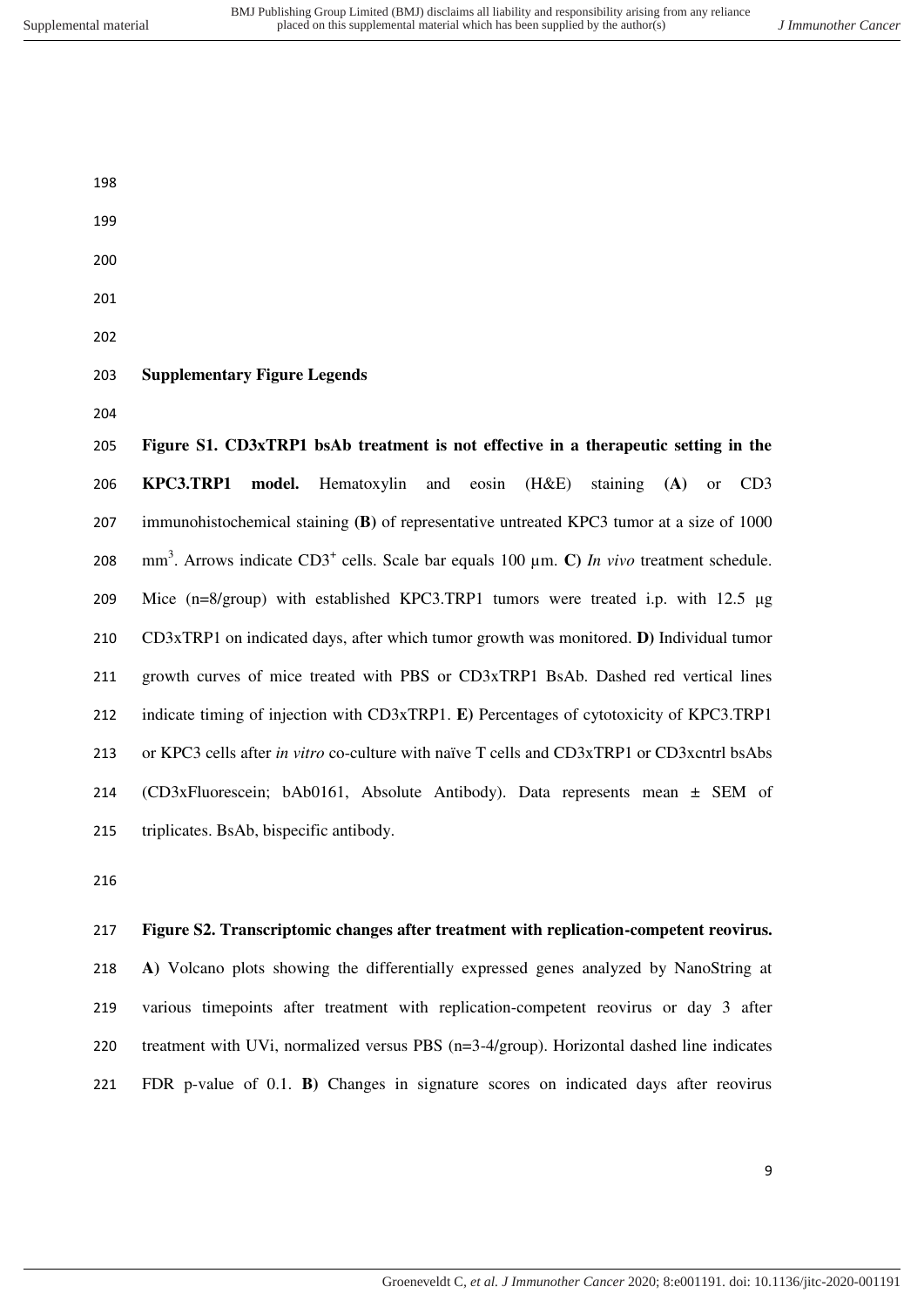222 treatment. All scores are normalized for average score of PBS. Data are presented as mean  $\pm$ 223 SEM. UVi, UV-inactivated reovirus.

224

 **Figure S3. Gating strategy for flow cytometric analyses of the lymphoid and myeloid cell compartment in the tumor after reovirus treatment.** Cells of the lymphoid and myeloid compartment were gated according to visualized strategy. Specific antibodies used 228 for flow cytometry can be found in Table S1. Data was analyzed by  $FlowJo^{TM}$  software.

229

230 **Figure S4. Extended analysis of changes in immune cell composition in the tumor 5 days**  231 **after reovirus treatment. A)** CD3 and CD8 immunohistochemical staining of representative 232 KPC3 tumors injected with PBS, UVi or replication-competent reovirus. Arrows indicate 233  $CD3^+$  or  $CD8^+$  cells. Scale bar equals 50  $\mu$ m. **B**) Frequency of  $CD45^+$  immune cells out of all 234 live cells. C) Frequency of  $CD3^+$ ,  $CD8^+$  and  $CD4^+$  T cells and NK1.1 cells out of  $CD45^+$ immune cells in tumors after administration of reovirus or PBS.  $\bf{D}$ ) Frequency of  $CD4^+$ 235 236 FoxP3<sup>-</sup> (conventional CD4<sup>+</sup> T cells) and CD4<sup>+</sup> FoxP3<sup>+</sup> (regulatory T cells). **E**) Ratio between 237  $CDS^+$  T cells and  $CD4^+$ FoxP3<sup>+</sup> cells (regulatory T cells) within the  $CD45^+$  immune cell 238 population in the tumor after treatment with reovirus or PBS. Statistical difference between 239 groups is determined using a Mann Whitney U test. **F)** Activation status of intratumoral 240 CD8<sup>+</sup> and CD4<sup>+</sup> T cells after reovirus or PBS treatment. **G**) Percentages of other immune 241 cells within the CD45<sup>+</sup> population after treatment with reovirus or PBS. Significance of data 242 visualized in B-D, F and G is determined using unpaired t tests.  $\mathbf{H}$ ) Presence of CD3<sup>+</sup> T cells 243 and Ly6G<sup>+</sup> cells in tail blood of mice treated as indicated, without or with FTY720. 244 Representative flow cytometry dot plot of one mouse per group is shown. **I)** Frequency of 245 CD45<sup>+</sup> immune cells in de tumor. Data is representative for 2 independent experiments. **J**)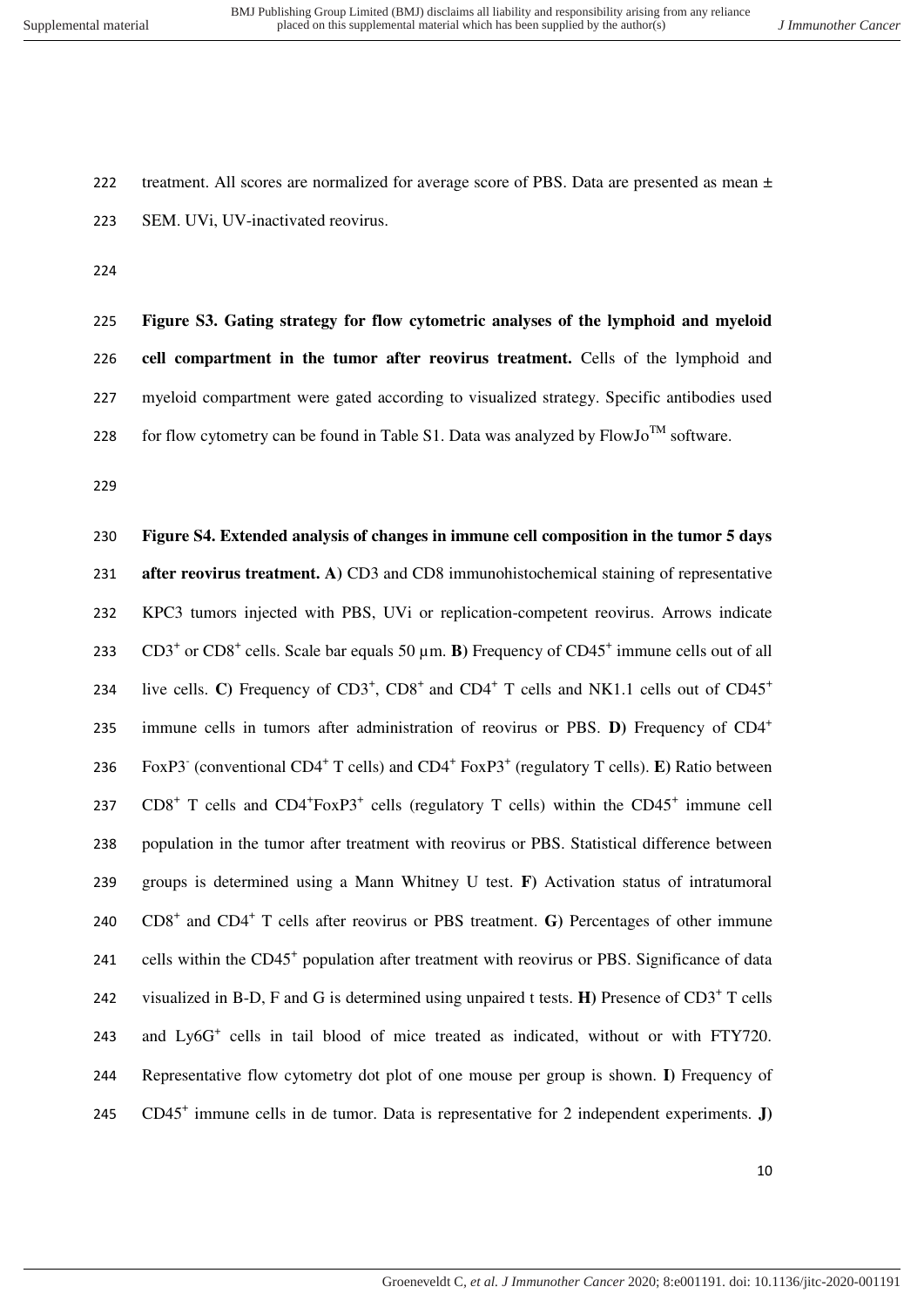246 Presence of IFNy<sup>+</sup> CD8<sup>+</sup> cells in the spleen after ex vivo co-culture with indicated targets. All 247 data are presented as mean  $\pm$  SEM (n=5/group for A-I, n=8/group for J). In figure I, significance between groups is determined using an ordinary one-way ANOVA with Tukey's post-hoc test. In figure J, significance versus negative control is determined using an unpaired 250 t test. Significance levels are indicated with asterisks, with  $* p \lt 0.05$ ,  $** p \lt 0.01$ ,  $*** p \lt 0.01$ 251  $0.001$  and \*\*\*\* p < 0.0001. UVi, UV-inactivated reovirus.

 **Figure S5. Strategies to prevent immune escape after combined reovirus and CD3xTRP1 bsAb combination treatment. A)** Individual tumor growth curves of experiment described in Figure 4B. Dashed vertical lines indicate timing of treatment with Reovirus (blue) or CD3xTRP1 (red). **B)** Individual tumor growth curves of groups receiving one round or two rounds of reovirus + CD3xTRP1 therapy (n=10/group). **C)** Relative changes in tumor volume of individual mice from the start of CD3xTRP1 bsAb treatment. Indicated is the number of mice with tumor regressions. **D)** Individual growth curves of KPC3.TRP1-bearing mice receiving indicated treatments. Grey lines indicate timing of treatment with αPD-L1. **E)** Average tumor growth curves. Differences in mean tumor volumes versus PBS treatment on day 22 is determined by ordinary one-way ANOVA with Dunnett's post-hoc test. **F)** Relative changes in tumor volume from start of CD3xTRP1 bsAb treatment. Indicated is the number of mice with tumor regressions. All data are presented as 264 mean  $\pm$  SEM. Significance level: \*\*\*  $p < 0.001$ . BsAb, bispecific antibody.

## **Figure S6. Analysis of mechanisms underlying escape to reovirus and CD3xTRP1 bsAb**

 **combination treatment. A)** Representative images obtained from immunohistochemical CD3 staining (light brown) of tumors treated with PBS or reovirus + CD3xTRP1. Arrows 269 indicate  $CD3^+$  cells. Scale bars equal 100  $\mu$ m. **B**) Flow cytometric analysis of the frequency of tumor-infiltrating T cells (TILs) in end stage tumor samples (n=6-8/group). Significance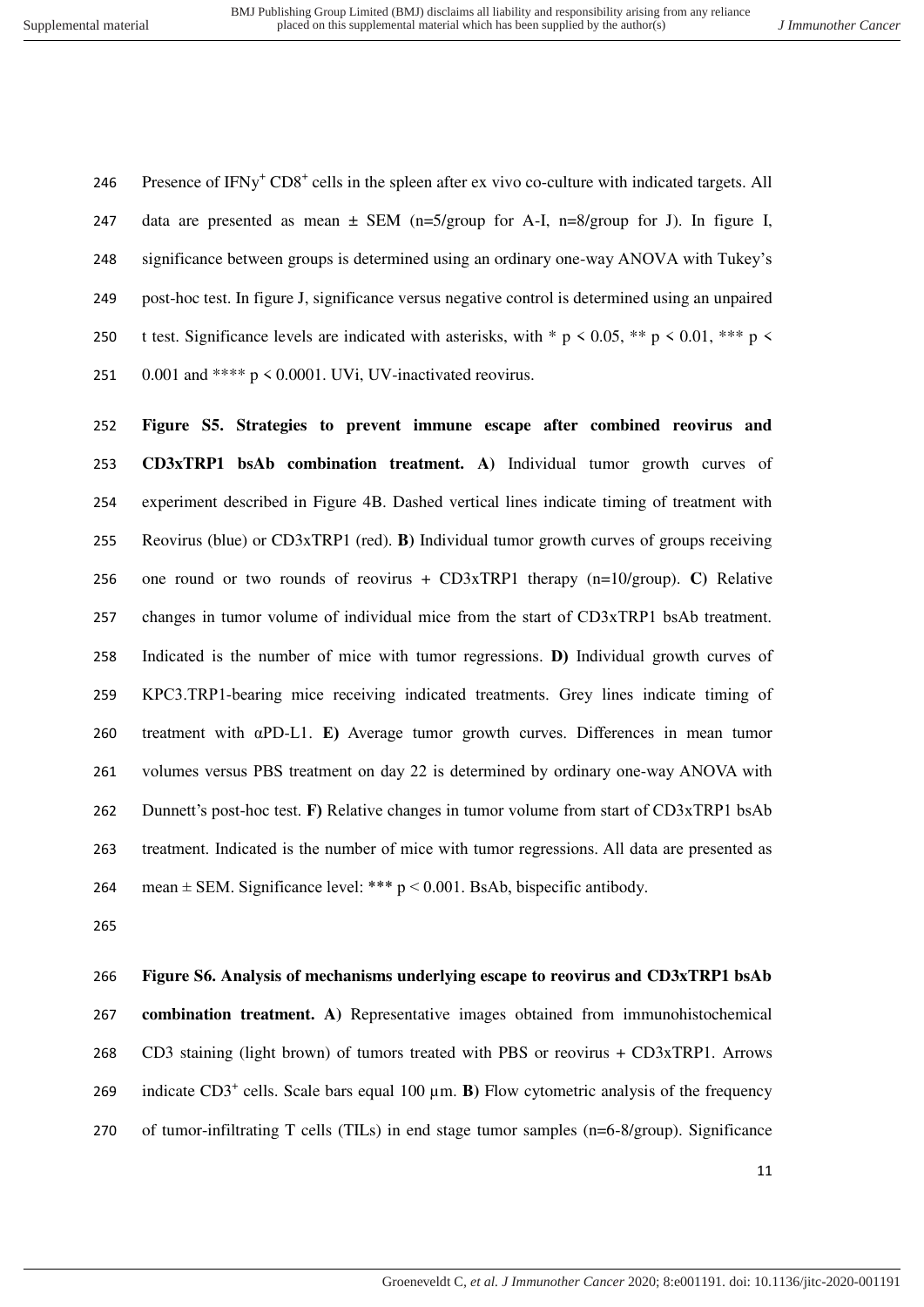versus PBS treatment is determined using an ordinary one-way ANOVA with Dunnett's post- hoc test. **C)** Expression of activation markers and checkpoint receptors on TILs. All data are presented as mean ± SEM with white dots indicating individual mice. **D)** Gating strategy to determine TRP1 expression by a 2-step flow cytometry protocol. A sample from the PBS 275 group is used. Significance levels are indicated with asterisks, with  $* p \lt 0.05$ ,  $** p \lt 0.01$ ,  $*** p < 0.001$  and  $*** p < 0.0001$ . BsAb, bispecific antibody.

 **Figure S7. Characterization of reovirus efficacy in B16.F10. A)** TRP1 expression percentages and intensities on B16.F10 and KPC3.TRP1 cells, as analysed by flow cytometry using a 2-step protocol. **B)** Number of reovirus S4 copies in B16.F10 cells after reovirus infection. B16.F10 cells (62.500/well) were infected with increasing MOIs of reovirus, or PBS (Mock) or UVi (equal number of viral particles as MOI 100) as controls. Samples (n=3) were harvested 24 hours after infection and the number of viral S4 copies was determined by RT-qPCR. **C)** Frequency of Sigma 3-positive B16.F10 cells 48 hours after infection with increasing MOIs of reovirus (blue histograms), or PBS or UVi as controls (grey histograms). **D)** Analysis of oncolytic activity of reovirus. B16.F10 cells (2500/well) were plated and infected with reovirus or controls. Metabolic activity was determined 48 hours after infection. **E)** S4 copy numbers in tumors harvested 5 days after reovirus treatment (n=3-4/group). **F)**  Flow cytometric analysis of the frequency of tumor-infiltrated T cells (TILs) in B16.F10 tumor samples, 7 days after reovirus treatment (n=3-4/group). All data are presented as means ± SEM and individual values. In figures E-F, significance versus PBS treatment is 291 determined using an unpaired t test. Significance levels are indicated with asterisks, with \* p  $\leq$  0.05, \*\* p  $\leq$  0.01 and \*\*\* p  $\leq$  0.001. UVi, UV-inactivated reovirus. MOI, multiplicity of infection.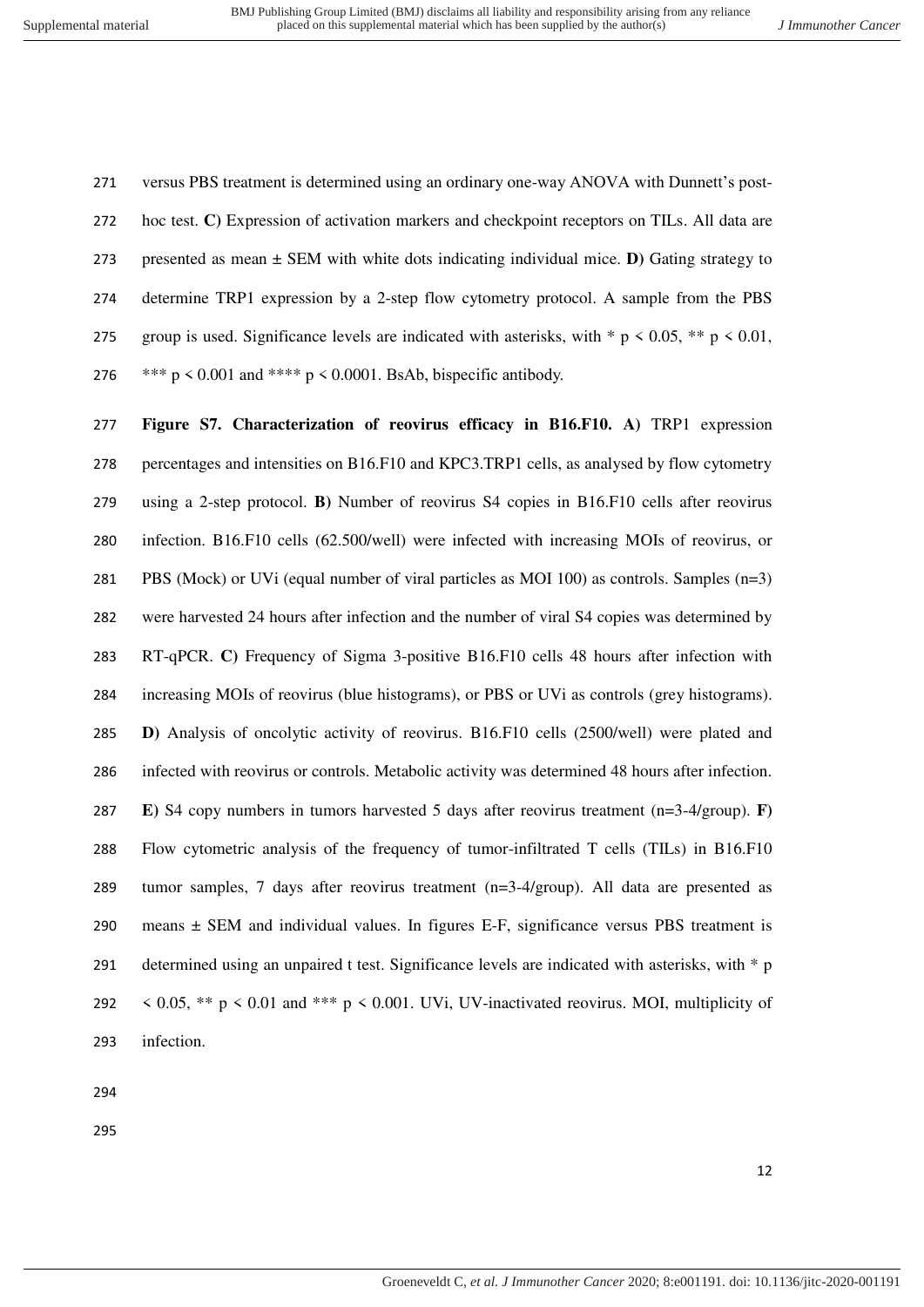| ۳<br>٠<br>v<br>۰.<br>۰.<br>۰.<br>۰.<br>×<br>v |  |
|-----------------------------------------------|--|
|                                               |  |

- 297
- 298
- 299
- 300
- 301
- 302
- 303 **Supplementary Tables**
- 304

# 305 **Table S1. List of antibodies used for flow cytometric analysis.**

|                           | <b>Marker</b> | <b>Clone</b>    | Fluorochrome    | <b>Supplier</b>       |
|---------------------------|---------------|-----------------|-----------------|-----------------------|
| Lymphoid panel            | CD45.2        | 104             | APC-Cy7         | eBioscience           |
|                           | CD3           | 145-2C11        | <b>PE-CF594</b> | <b>BD</b> Biosciences |
|                           | CD8a          | 53-6.7          | Alexa Fluor 700 | eBioscience           |
|                           | CD4           | RM4-5           | <b>BV605</b>    | BioLegend             |
|                           | <b>CD44</b>   | $IM-7$          | <b>BV785</b>    | BioLegend             |
|                           | <b>CD62L</b>  | $MEL-14$        | <b>BV421</b>    | BioLegend             |
|                           | <b>NK1.1</b>  | Pk136           | <b>BV650</b>    | <b>BD</b> Biosciences |
|                           | $PD-1$        | <b>RMP1-30</b>  | <b>FITC</b>     | eBioscience           |
|                           | <b>TIM-3</b>  | <b>RMT3-23</b>  | <b>APC</b>      | BioLegend             |
|                           | NKG2A         | 16A11           | PE              | eBioscience           |
|                           | <b>CD43</b>   | 1b11            | PE-Cy5          | BioLegend             |
|                           | KLRG-1        | 2F1             | PE-Cy7          | eBioscience           |
| <b>Myeloid panel</b>      | CD45.2        | 104             | <b>FITC</b>     | BioLegend             |
|                           | <b>CD19</b>   | eBio1D3         | PE              | eBioscience           |
|                           | CD11b         | M1/70           | PE-Cy7          | BioLegend             |
|                           | Ly6G          | 1A8             | <b>BV785</b>    | BioLegend             |
|                           | F4/80         | BM <sub>8</sub> | PE-Cy5          | BioLegend             |
|                           | CD11c         | N418            | APC-Cy7         | BioLegend             |
| <b>Treg panel</b>         | CD45.2        | 104             | <b>FITC</b>     | BioLegend             |
|                           | CD3           | 145-2C11        | <b>PE-CF594</b> | <b>BD</b> Biosciences |
|                           | CD8a          | 53-6.7          | Alexa Fluor 700 | eBioscience           |
|                           | CD4           | RM4-5           | <b>BV605</b>    | BioLegend             |
|                           | FoxP3         | $FJK-16s$       | PE              | eBioscience           |
|                           | <b>Ki67</b>   | <b>B56</b>      | <b>BV711</b>    | <b>BD</b> Biosciences |
| <b>Intracellular</b><br>Т | CD45.2        | 104             | $APC-Cy7$       | eBioscience           |
| activation<br>cell        | CD3           | 145-2C11        | <b>PE-CF594</b> | <b>BD</b> Biosciences |
| panel                     | CD8a          | 53-6.7          | Alexa Fluor 700 | eBioscience           |